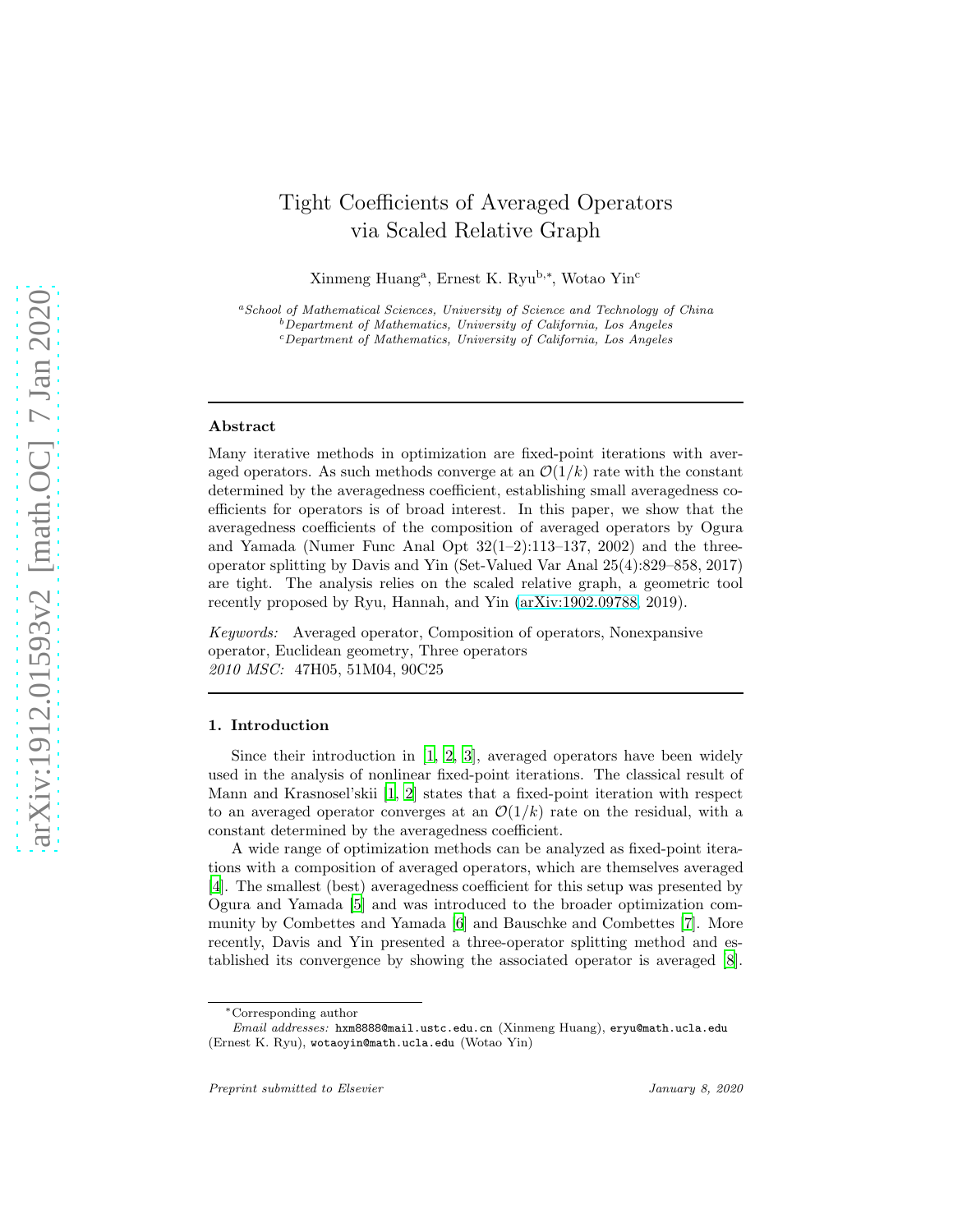Whether these averagedness coefficients are tight, loosely defined as being unable to be improved without additional assumptions, was not known.

The Scaled Relative Graph (SRG) is a geometric tool for analyzing fixedpoint iterations recently proposed by Ryu, Hannah, and Yin [\[9](#page-13-5)]. The SRG maps the action of a nonlinear operator to a subset the 2D plane, analogous to how the spectrum maps the action of a linear operator to the complex plane. A strength of the SRG is that it is well-suited for tight analysis.

2D geometric illustrations have been used by Eckstein and Bertsekas [\[10,](#page-13-6) [11\]](#page-13-7), Giselsson [\[12,](#page-13-8) [13](#page-13-9)], Banjac and Goulart [\[14](#page-13-10)], and Giselsson and Moursi [\[15\]](#page-13-11) to qualitatively understand convergence of optimization algorithms. The SRG is a rigorous formulation of such illustrations.

In this paper, we use the SRG to show tightness of the averagedness coefficients of the composition of averaged operators by Ogura and Yamada and the three-operator splitting by Davis and Yin. Section [2](#page-1-0) discusses general preliminaries and sets up the notation. Section [3](#page-4-0) presents results on the composition of averaged operators. Section [4](#page-8-0) presents results on the Davis–Yin splitting.

#### 1.1. Contribution and prior work

The contribution of this paper is in the results Corollaries [1](#page-5-0) and [2,](#page-8-1) which establish tightness of the averagedness coefficients, and the geometric proof technique based on the SRG.

The geometric arguments of Section [4](#page-8-0) are entirely new. The geometric arguments of Section [3](#page-4-0) overlap with the classical work on "circular arithmetic" initiated by Gargantini and Henrici [\[16](#page-13-12)]. In [\[17,](#page-13-13) [18\]](#page-13-14), Hauenchild introduced the notion of "optimal circular multiplication", which considers the smallest circle enclosing the Minkowski product (defined in Section [2\)](#page-1-0) of two disks on the complex plane. This is not the same as what we consider in Section [3,](#page-4-0) since we find the smallest circle under the additional requirement that it goes through the point  $(1, 0)$ . These two notions coincide sometimes, but not always. In [\[19\]](#page-14-0), Polyak, Scherbakov, and Schmulyian perform calculations similar to that of Theorem [1](#page-4-1) in the context of control theoretic stability analysis. In fact, Theorem 1 of [\[19\]](#page-14-0) is, after a change of variables, the same as Theorem [1](#page-4-1) of this work. However, the proof in [\[19\]](#page-14-0) is not rigorous as it omits what we call Step 2 and Step 3 in our proof of Theorem [1.](#page-4-1) In [\[20](#page-14-1), [21\]](#page-14-2), Farouki et al. also perform similar envelope calculations that are, after a change of variables, the same as that of Theorem [1](#page-4-1) of this work. However, Farouki et al. also do not prove Steps 2 and 3; they merely state, without providing or outlining a proof, in Section 6.7 of [\[20](#page-14-1)] that "one can easily see" this fact. To summarize, in the proof of Theorem [1,](#page-4-1) Step 1 coincides with existing work, while Steps 2 and 3 are new. Furthermore, the proof of Corollary [1,](#page-5-0) which connects the geometric analysis to the composition of averaged operators using the SRG, is new.

# <span id="page-1-0"></span>2. Preliminaries

We follow the standard notation of [\[7,](#page-13-3) [22\]](#page-14-3). Write  $H$  for a real Hilbert space equipped with the inner product  $\langle \cdot, \cdot \rangle$  and norm  $\|\cdot\|$ . Write  $A : \mathcal{H} \rightrightarrows \mathcal{H}$  to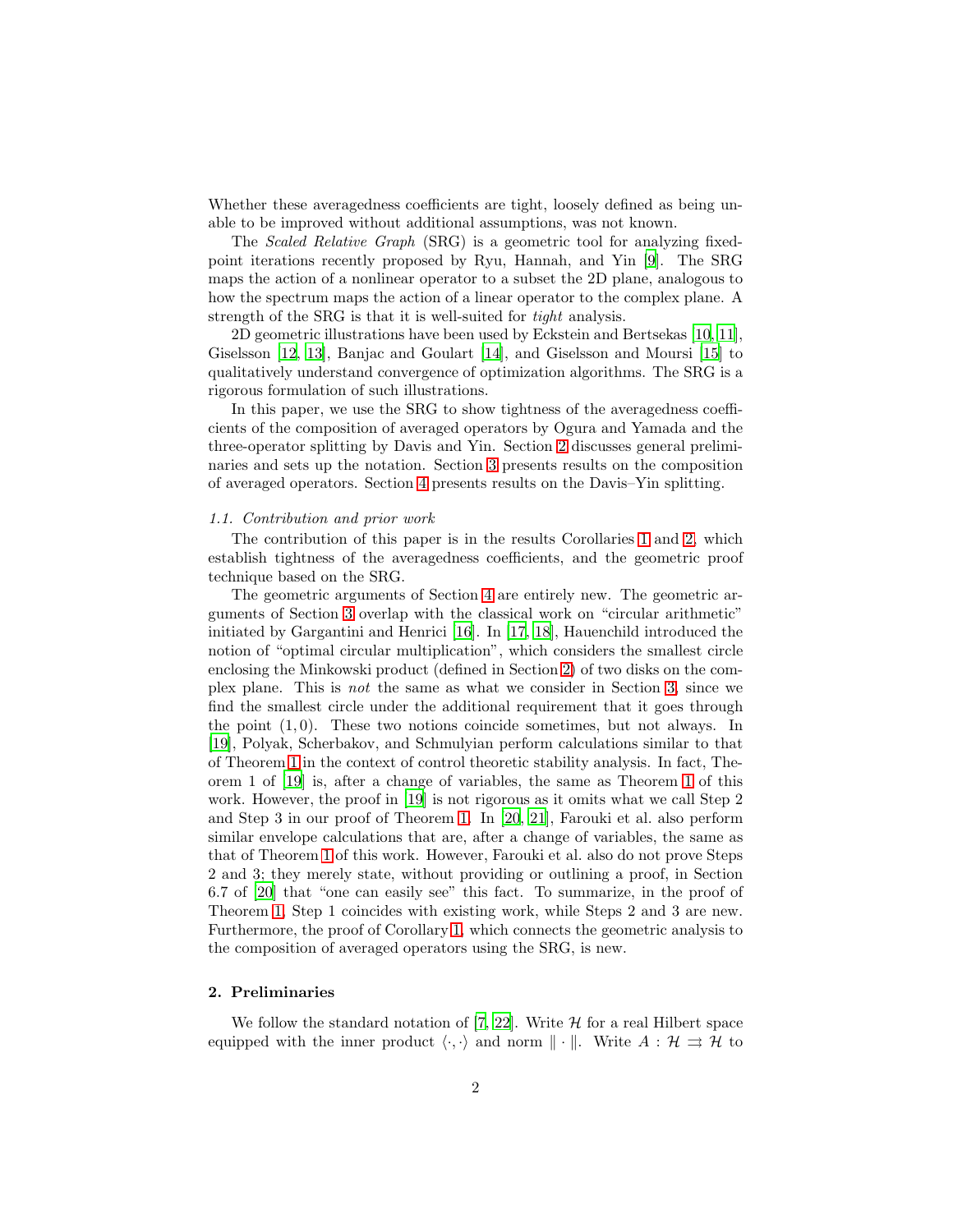denote A is a multi-valued operator on H. Write  $I: \mathcal{H} \to \mathcal{H}$  for the identity operator. Define the resolvent of A as  $J_A = (I + A)^{-1}$ . We say  $A: \mathcal{H} \rightrightarrows \mathcal{H}$  is monotone if

$$
\langle Ax - Ay, x - y \rangle \ge 0
$$

for all  $x, y \in \mathcal{H}$  and write M for the class of monotone operators. To clarify, the inequality means  $\langle u - v, x - y \rangle \geq 0$  for all  $u \in Ax$  and  $v \in Ay$ . For  $\beta \in (0, \infty)$ , we say a single-valued operator  $A: \mathcal{H} \to \mathcal{H}$  is  $\beta$ -cocoercive if

$$
\langle Ax - Ay, x - y \rangle \ge \beta ||Ax - Ay||^2,
$$

for all  $x, y \in \mathcal{H}$  and write  $\mathcal{C}_{\beta}$  for the class of  $\beta$ -cocoercive operators. For  $\theta \in$  $(0, 1)$ , we say an operator A is  $\theta$ -averaged if  $A = (1 - \theta)I + \theta N$  for some nonexpansive operator N and write  $\mathcal{N}_{\theta}$  for the class of  $\theta$ -averaged operators.

We write complex numbers with the Cartesian and polar coordinate representations  $z = x + yi$  and  $z = re^{i\varphi} = r \cos(\varphi) + ir \sin(\varphi)$ . For notational convenience, we often identify  $\mathbb C$  with  $\mathbb R^2$ . We use Minkowski-type set notation with sets of complex numbers. In particular, given  $\alpha \in \mathbb{C}$  and  $Z, W \subseteq \mathbb{C}$ , write

$$
\alpha Z = \{ \alpha z \mid z \in Z \}, \quad ZW = \{ zw \mid z \in Z, w \in W \}.
$$

The set  $ZW$  is called the *Minkowski product* of  $Z$  and  $W$ . Given a set  $U$ , write  $\partial U$  to denote its boundary and write  $U^{\circ} = U \setminus \partial U$  to denotes its interior.

#### 2.1. Scaled Relative Graph

We follow the notation of [\[9\]](#page-13-5). The scaled relative graph (SRG) of an operator A is defined as

$$
\mathcal{G}(A) = \left\{ \frac{\|u - v\|}{\|x - y\|} \exp\left[\pm i \angle(u - v, x - y)\right] \Big| u \in Ax, v \in Ay, x \neq y \right\}
$$
  

$$
\left(\cup \{\infty\} \text{ if } A \text{ is multi-valued}\right),
$$

where

$$
\angle(a,b) = \begin{cases} \arccos\left(\frac{\langle a,b\rangle}{\|a\| \|b\|}\right) & \text{if } a \neq 0, b \neq 0\\ 0 & \text{otherwise,} \end{cases}
$$

denotes the angle between  $a, b \in \mathcal{H}$ . The SRG  $\mathcal{G}(A)$  maps the action of the operator  $A$  to points onto the extended complex plane. The magnitude of each element of  $\mathcal{G}(A)$ ,  $\frac{\|u-v\|}{\|x-y\|}$ , represents the size of the change in outputs u, v relative to the size of the change in inputs x, y. The angle,  $\angle(u - v, x - y)$ , represents how much the change in outputs is aligned with the change in inputs. The SRG of the class of operators  $A$  is defined as

$$
\mathcal{G}(\mathcal{A}) = \bigcup_{A \in \mathcal{A}} \mathcal{G}(A).
$$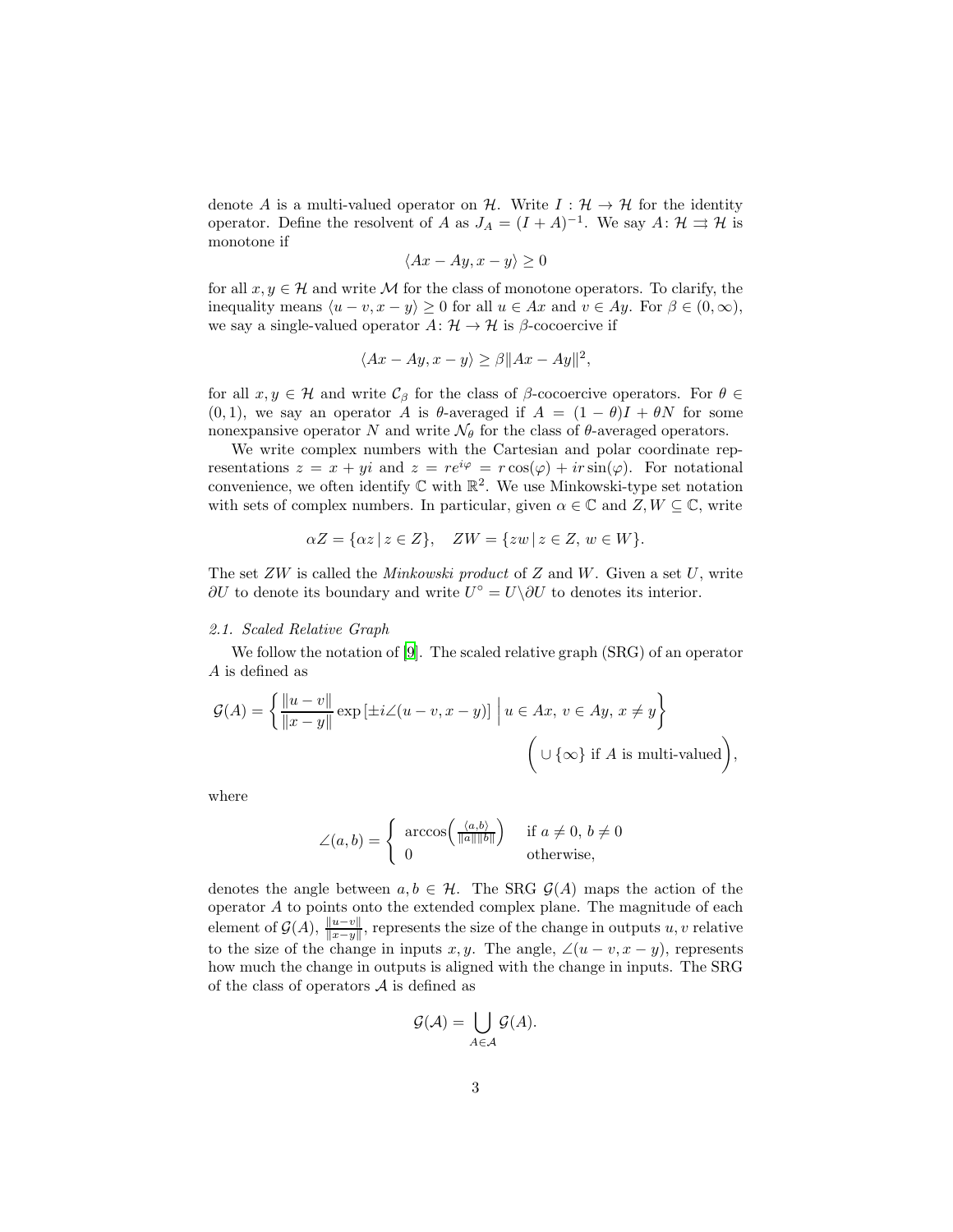For  $\theta \in (0,1)$ , define

$$
Disk(\theta) = \{ z \in \mathbb{C} \mid |z - (1 - \theta)| \le \theta \}, \quad \text{Circ}(\theta) = \{ z \in \mathbb{C} \mid |z - (1 - \theta)| = \theta \}.
$$

The sets have  $(1 - \theta)$  as their center and include 1 as the right-most point.

**Fact 1** (Proposition 3.3 of [\[9](#page-13-5)]). Let  $\theta \in (0,1)$ . Then



<span id="page-3-0"></span>**Fact 2** (Theorem 3.5 of [\[9](#page-13-5)]). For the operator class  $\mathcal{N}_{\theta}$ , where  $\theta \in (0,1)$ , inclusion within the operator class is equivalent to the inclusion of the SRG in the 2D plane.

# 2.2. Osculating circle, curvature, and envelope

In differential geometry of curves, the *osculating circle* of a sufficiently smooth plane curve  $C$  at a point  $P$  on the curve is the circle passing through  $P$ that approximates  $C$  most tightly within infinitesimal neighborhoods of  $P$ . The center of the circle lies on the inner normal line, and the reciprocal of its radius is the *curvature* of C at  $P$  [\[23\]](#page-14-4). For curves defined through polar coordinates as  $r(\varphi)$ , the curvature  $\kappa(\varphi)$  at  $r(\varphi)$  is given by [\[24](#page-14-5)]:

<span id="page-3-1"></span>
$$
\kappa(\varphi) = \frac{r(\varphi)^2 + 2(\frac{dr}{d\varphi})^2 - r(\varphi)\frac{d^2r}{d\varphi^2}}{(r(\varphi)^2 + (\frac{dr}{d\varphi})^2)^{\frac{3}{2}}}
$$
(1)

The osculating circle of  $C$  at  $P$  provides insight on the smallest circle through P enclosing C.



 $C = \{re^{i\varphi} | r = \frac{1}{2}(1 + \cos(\varphi))\}$  and its osculating circle at 1

An envelope of a family of curves in the plane is a curve that is tangent to each member of the family at some point. Formally, let each  ${C<sub>t</sub>}<sub>t∈R</sub>$  be a parameterized family of curves in  $\mathbb{R}^2$  defined by  $F(t, \mathbf{x}) = 0$ , where  $t \in \mathbb{R}$  is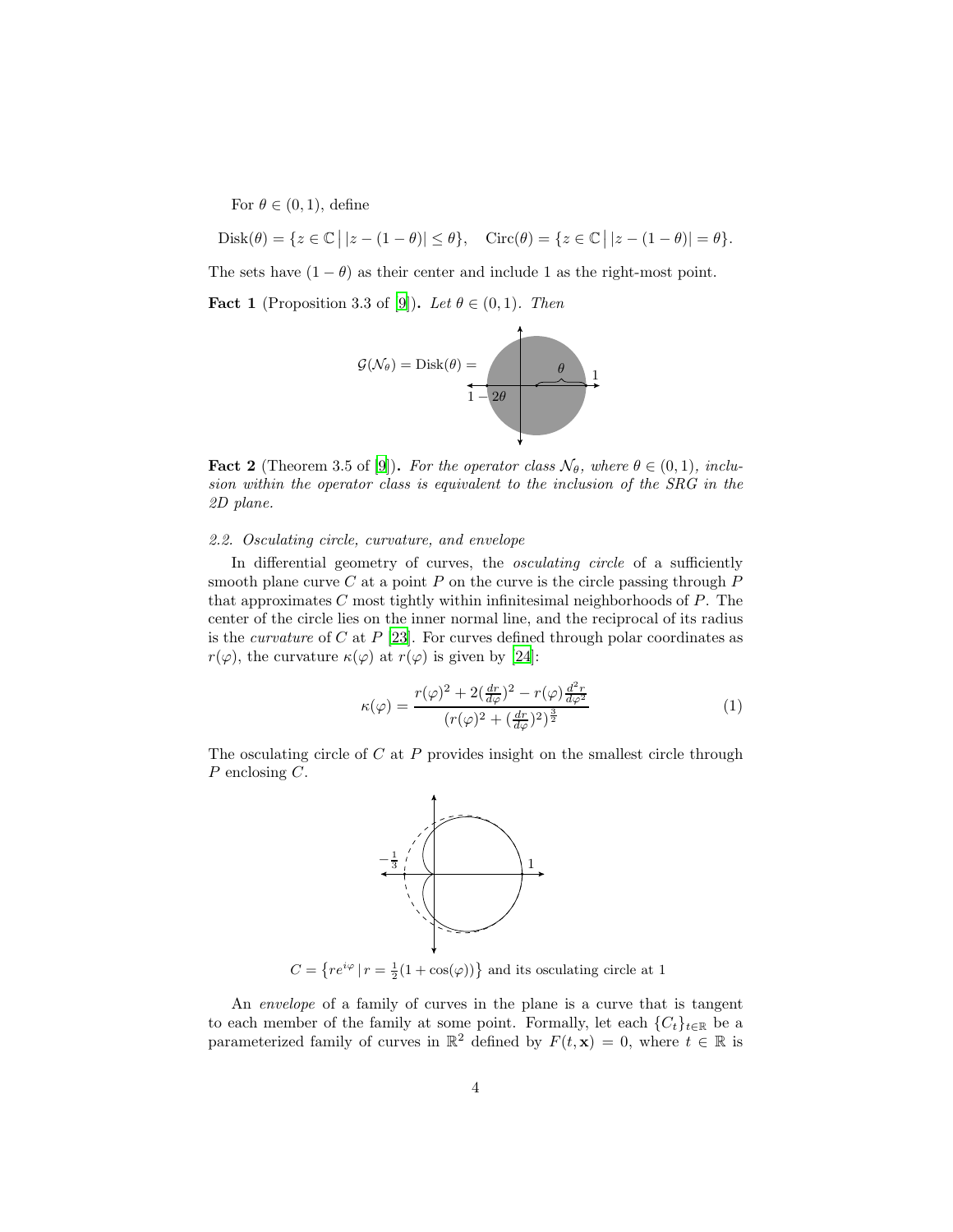<span id="page-4-2"></span>

Figure 1: The shaded regions illustrate  $\mathcal{G}(\mathcal{N}_{\theta_1} \mathcal{N}_{\theta_2})$  given by Theorem [1.](#page-4-1) The circles drawn in dashed lines illustrate  $\mathcal{G}(\mathcal{N}_{\theta})$  given by Corollary [1.](#page-5-0)

the parameter,  $\mathbf{x} \in \mathbb{R}^2$ , and F is smooth. That is,  $C_t = {\mathbf{x} | F(t, \mathbf{x}) = 0}$ . The envelope of  $\{C_t\}_{t\in\mathbb{R}}$  is defined as the set points satisfying

<span id="page-4-4"></span>
$$
F(t, \mathbf{x}) = 0, \qquad \frac{\partial F}{\partial t}(t, \mathbf{x}) = 0 \tag{2}
$$

for some t. The envelope includes the boundary of the region filled by the curves [\[25,](#page-14-6) Section 5.17]. See [\[26,](#page-14-7) [25\]](#page-14-6) for further discussion.

#### <span id="page-4-0"></span>3. Tight characterization of the composition of averaged operators

The composition of two averaged operators is itself an averaged operator, and Ogura and Yamada [\[5](#page-13-1)] showed the best known averagedness coefficient for this setup. In this section, we provide an alternate geometric proof of this result of and establish its tightness.

Again,  $\mathcal{N}_{\theta_1}$  and  $\mathcal{N}_{\theta_2}$  are the classes of  $\theta_1$ - and  $\theta_2$ -averaged operators. Define  $\mathcal{N}_{\theta_1} \mathcal{N}_{\theta_2} = \{ N_1 N_2 \, | \, N_1 \in \mathcal{N}_{\theta_1}, \, N_2 \in \mathcal{N}_{\theta_2} \}$  to be the class of compositions of  $\theta_1$ and  $\theta_2$ -averaged operators.

<span id="page-4-1"></span>**Theorem 1.** Let  $\theta_1, \theta_2 \in (0,1)$ . Then  $\mathcal{G}(\mathcal{N}_{\theta_1}, \mathcal{N}_{\theta_2})$  is the region enclosed by the outer curve defined by

<span id="page-4-3"></span>
$$
r(\varphi)^2 - 2r(\varphi)(\cos(\varphi)(1 - \theta_1)(1 - \theta_2) + \theta_1 \theta_2) + (1 - 2\theta_1)(1 - 2\theta_2) = 0. \tag{3}
$$

Figure [1](#page-4-2) illustrates Theorem [1.](#page-4-1) To clarify, the equation of Theorem [1](#page-4-1) defines at most two non-intersecting closed curves, one enclosing the other, and the SRG is given by the outer curve.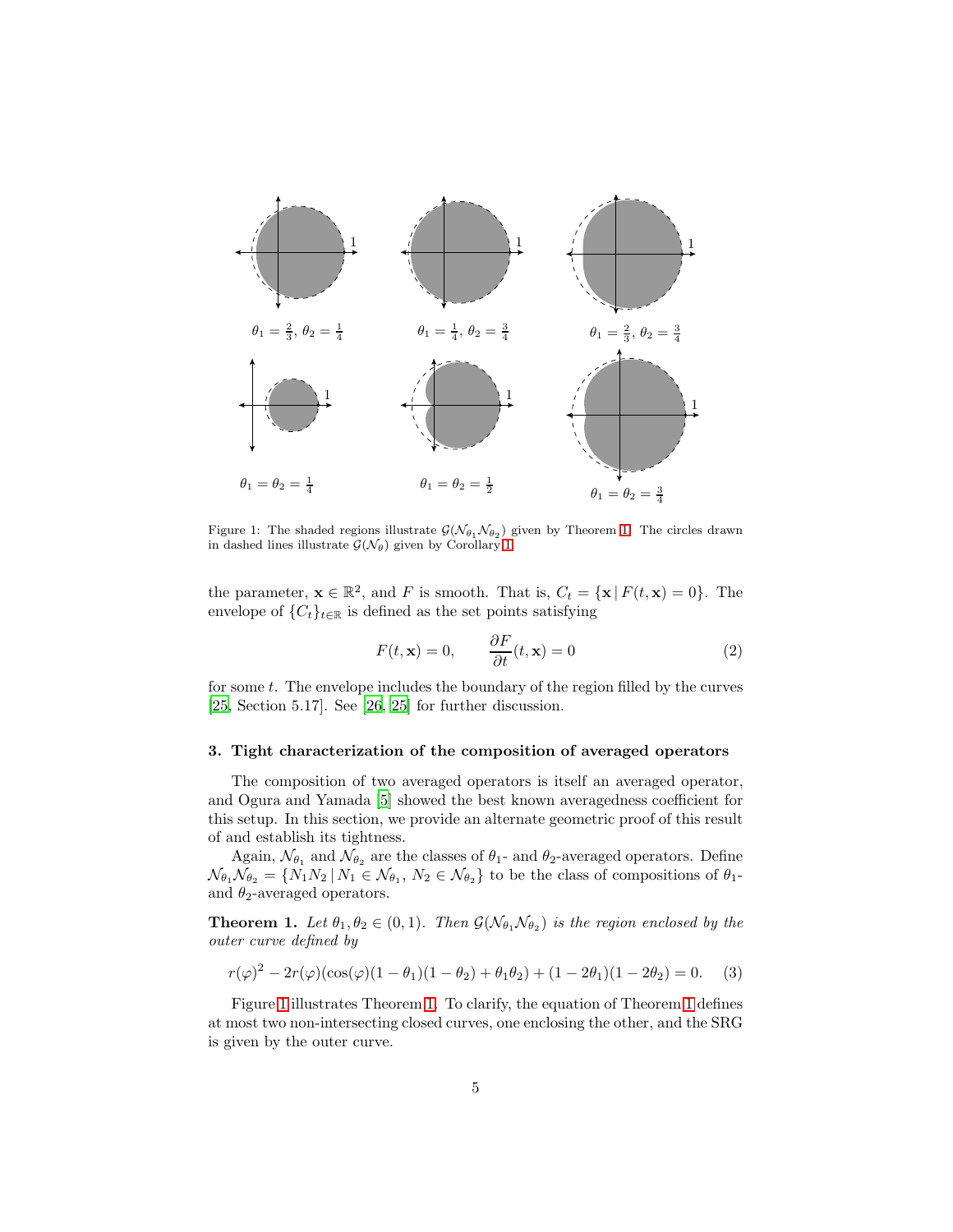<span id="page-5-0"></span>**Corollary 1.** Let  $\theta_1, \theta_2 \in (0, 1)$ . Then  $\mathcal{N}_{\theta_1} \mathcal{N}_{\theta_2} \subseteq \mathcal{N}_{\theta}$  with

$$
\theta = \frac{\theta_1 + \theta_2 - 2\theta_1\theta_2}{1 - \theta_1\theta_2}
$$

.

The averagedness coefficient  $\theta$  is tight in the sense that it cannot be reduced without further assumptions.

# 3.1. Proof of Theorem [1](#page-4-1)

Define  $S$  to be the outer curve defined by [\(3\)](#page-4-3) and  $S_{\text{enc}}$  to be the region enclosed by S. By Theorem 4.5 of [\[9](#page-13-5)] and the arc property of the averaged operators class, we have

$$
\mathcal{G}(\mathcal{N}_{\theta_1}\mathcal{N}_{\theta_2})=\mathrm{Disk}(\theta_1)\mathrm{Disk}(\theta_2).
$$

Therefore, it remains to show  $Disk(\theta_1)Disk(\theta_2) = S_{\text{enc}}$  on the complex plane. The proof is completed in 3 steps. In Step 1, we show that  $S$  is the boundary enclosing  $Circ(\theta_1)Circ(\theta_2)$  with geometric arguments. In Step 2, we show that S furthermore encloses  $Disk(\theta_1)Disk(\theta_2)$ , i.e. we show  $Disk(\theta_1)Disk(\theta_2) \subseteq S_{\text{enc}}$ . In Step 3, we show  $Disk(\theta_1)Disk(\theta_2) = S_{\text{enc}}$  with a topological argument.

**Step 1.** The curve Circ $(\theta_1)$  is defined by  $f_1(z) = 0$  with

$$
f_1(z) = (x - (1 - \theta_1))^2 + y^2 - \theta_1^2,
$$

where  $z = x + yi$ . Let

$$
z_2(t) = 1 - \theta_2 + \theta_2 \cos(t) + \theta_2 \sin(t)i
$$

be a parameterization of  $Circ(\theta_2)$ .

Scaling and rotating  $Circ(\theta_1)$  by  $z_2(t) \in Circ(\theta_2)$  yields the curve defined by

$$
0 = f_1(z/z_2(t))
$$
  
=  $\left(\frac{x(1 - \theta_2 + \theta_2 \cos(t)) + y\theta_2 \sin(t)}{|z_2(t)|^2} - (1 - \theta_1)\right)^2$   
+  $\left(\frac{y(1 - \theta_2 + \theta_2 \cos(t)) - x\theta_2 \sin(t)}{|z_2(t)|^2}\right)^2 - \theta_1^2$ .

Multiply both sides of the equation by  $|z_2(t)|^4$  and simplify to get

<span id="page-5-1"></span>
$$
(x - (1 - \theta_2 + \theta_2 \cos(t)) (1 - \theta_1))^2 + (y + \theta_2 \sin(t) (1 - \theta_1))^2
$$
  
- 
$$
(2\theta_2^2 - 2\theta_2 + 1 + 2\theta_2 (1 - \theta_2) \cos(t)) \theta_1^2 = 0.
$$

Apply the envelope formula  $(2)$  to eliminate t and obtain the envelope

$$
f_2(z) = (x^2 + y^2 - 2x(1 - \theta_1)(1 - \theta_2) + (1 - 2\theta_1)(1 - 2\theta_2))^2 - 4\theta_1^2 \theta_2^2 (x^2 + y^2)
$$
  
= 0. (4)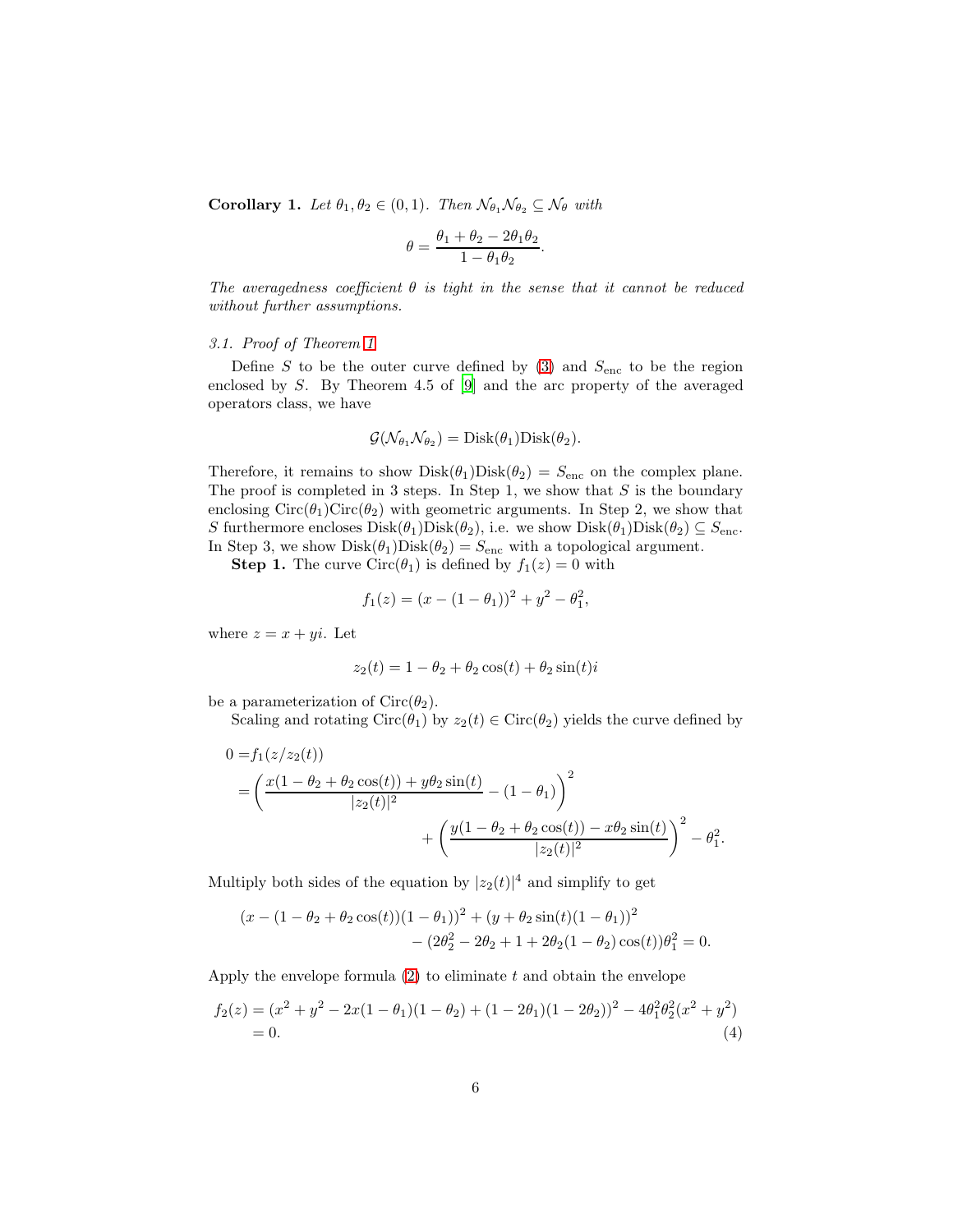Using polar coordinates with  $r = \sqrt{x^2 + y^2} \ge 0$  and  $x = r \cos(\varphi)$ , we can factor  $(4)$  as

$$
0 = (r^2 - 2r\cos(\varphi)(1 - \theta_1)(1 - \theta_2) + (1 - 2\theta_1)(1 - 2\theta_2) - 2\theta_1\theta_2r)
$$
  
 
$$
\cdot (r^2 - 2r\cos(\varphi)(1 - \theta_1)(1 - \theta_2) + (1 - 2\theta_1)(1 - 2\theta_2) + 2\theta_1\theta_2r),
$$

where  $r \geq 0$  and  $\varphi \in \mathbb{R}$ . By considering the substitution  $r \mapsto -r$  and  $\varphi \mapsto \varphi + \pi$ , we can combine the two factors into one to get [\(3\)](#page-4-3):

$$
r^{2} - 2r \cos(\varphi)(1 - \theta_{1})(1 - \theta_{2}) + (1 - 2\theta_{1})(1 - 2\theta_{2}) - 2\theta_{1}\theta_{2}r = 0,
$$

where  $r \in \mathbb{R}$  and  $\varphi \in \mathbb{R}$ . To clarify, the combined equation allows negative r. The envelope contains contains the boundary of  $Circ(\theta_1)Circ(\theta_2)$ .

The curve defined by [\(3\)](#page-4-3) is an instance of the Cartesian oval, which contains at most two closed curves one enclosing the other [\[27](#page-14-8)]. The following figure illustrates the envelope in solid lines and  $Circ(\theta_1)Circ(\theta_2)$  as the shaded region. The outer curve S encloses  $Circ(\theta_1)Circ(\theta_2)$ , i.e.,  $Circ(\theta_1)Circ(\theta_2) \subseteq S_{enc}$ .



**Step 2.** We now show that S encloses not only  $Circ(\theta_1)Circ(\theta_2)$  but also  $Disk(\theta_1)Disk(\theta_2)$ . Note  $Disk(\theta_1)Disk(\theta_2)$  is compact as it is the image of a compact set under a continuous map. On the other hand,  $Disk(\theta_1)^{\circ}Disk(\theta_2)$ and  $Disk(\theta_1)Disk(\theta_2)^\circ$  are open as they are unions of open sets. Since

$$
Disk(\theta_1)^{\circ}Disk(\theta_2) \cup Disk(\theta_1)Disk(\theta_2)^{\circ}
$$

is open, we have

$$
\partial (\text{Disk}(\theta_1) \text{Disk}(\theta_2)) \subseteq \text{Disk}(\theta_1) \text{Disk}(\theta_2) \setminus (\text{Disk}(\theta_1)^\circ \text{Disk}(\theta_2) \cup \text{Disk}(\theta_1) \text{Disk}(\theta_2)^\circ)
$$
  

$$
\subseteq \text{Circ}(\theta_1) \text{Circ}(\theta_2).
$$

Since S encloses  $Circ(\theta_1)Circ(\theta_2)$  which contains the boundary of the compact set  $Disk(\theta_1)Disk(\theta_2), S$  encloses  $Disk(\theta_1)Disk(\theta_2).$ 

**Step 3.** We have shown  $Dist(\theta_1)Disk(\theta_2) \subseteq S_{\text{enc}}$ , and it remains to show  $Disk(\theta_1)Disk(\theta_2) = S_{\text{enc}}$ . The question is whether  $Disk(\theta_1)Disk(\theta_2)$  is simply connected, i.e., whether it contains any "holes". As the previous figure illustrates,  $Circ(\theta_1)Circ(\theta_2)$  contain holes. We show  $Disk(\theta_1)Disk(\theta_2)$  does not.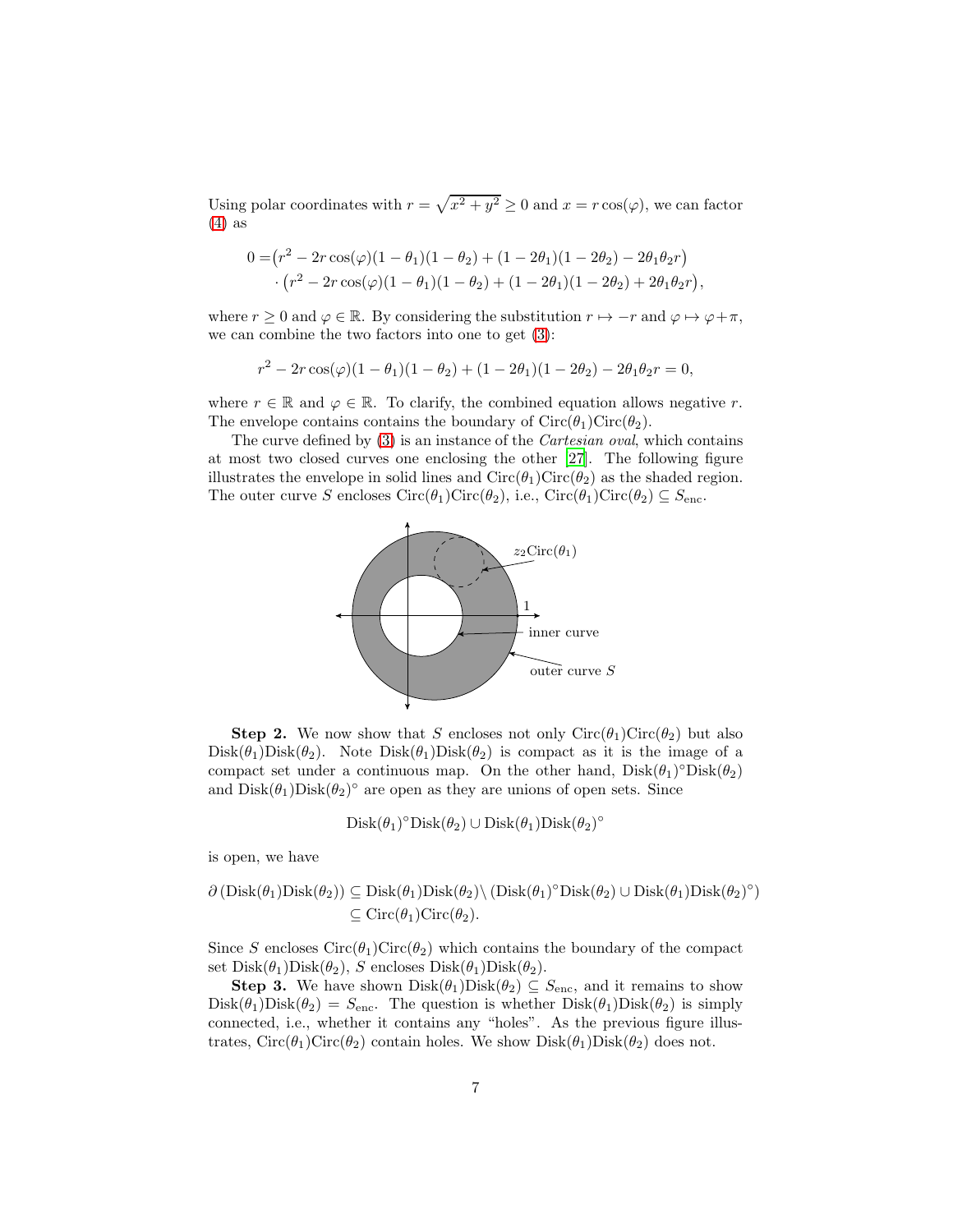Define the map

$$
\Pi: \text{Disk}(\theta_1) \times \text{Disk}(\theta_2) \to \text{Disk}(\theta_1) \text{Disk}(\theta_2)
$$

$$
(z_1, z_2) \mapsto z_1 z_2.
$$

To clarify,  $Dist(\theta_1) \times Disk(\theta_2)$  denotes the product set while  $Disk(\theta_1)Disk(\theta_2)$ denotes the Minkowski product. We have shown that there is a parameterized closed curve

$$
\{(z_1(t), z_2(t))\}_{t\in[0,1]} \subseteq \text{Disk}(\theta_1) \times \text{Disk}(\theta_2).
$$

such that  ${\Pi(z_1(t), z_2(t))}_{t\in[0,1]} = S$ . Assume for contradiction that  $z \in S_{\text{enc}}$ but  $z \notin \text{Disk}(\theta_1)\text{Disk}(\theta_2)$ . (In other words, we assume for contradiction that z is strictly within the hole of the domain.) Since  $Disk(\theta_1) \times Disk(\theta_2)$  is simply connected, we can continuously contract  $\{(z_1(t), z_2(t))\}_{t\in[0,1]}$  to a point in  $Disk(\theta_1) \times Disk(\theta_2)$ , and the curve under the map  $\Pi$  continuously contracts to a point in Disk $(\theta_1)$ Disk $(\theta_2)$ . However, this is not possible as  $\{\Pi(z_1(t), z_2(t))\}_{t\in[0,1]}$ has a nonzero winding number around z and  $z \notin \text{Disk}(\theta_1)\text{Disk}(\theta_2)$ . We have a contradiction and we conclude  $z \in \text{Disk}(\theta_1)\text{Disk}(\theta_2)$ .  $\Box$ 

# 3.2. Proof of Corollary [1](#page-5-0)

We can visually observe from Figure [1](#page-4-2) that  $Circ(\theta)$ , the dashed circles, enclose  $\mathcal{G}(\mathcal{N}_{\theta_1}\mathcal{N}_{\theta_2})$ . We can also observe that the geometric objects have matching curvature at point 1, and therefore we cannot further reduce the size of the dashed circle while enclosing  $\mathcal{G}(\mathcal{N}_{\theta_1}, \mathcal{N}_{\theta_2})$ . We now make this argument formal with Fact [2](#page-3-0) and the following geometric arguments.

Remember,  $f_2(x, y) = 0$  defines the boundary  $\partial(Disk(\theta_1)Disk(\theta_2))$ . Define

$$
g(\varphi) = f_2(\theta \cos(\varphi) + (1 - \theta), \theta \sin(\varphi))
$$
  
= 
$$
\frac{16\theta_1^2 \theta_2^2 (1 - \theta_1)^2 (1 - \theta_2)^2 (\theta_1 + \theta_2 - 2\theta_1 \theta_2)^2 \sin^4(\varphi/2)}{(1 - \theta_1 \theta_2)^4},
$$

i.e.,  $g(\varphi)$  is  $f_2$  evaluated on the curve Circ( $\theta$ ). We can see that  $g(\varphi) > 0$ for all  $\varphi \neq 0$  and  $g(0) = 0$ . This implies Circ( $\theta$ ) and  $\partial(Disk(\theta_1)Disk(\theta_2))$ intersect at only one point and therefore do not cross. The point  $(1 - \varepsilon, 0)$  is in  $Disk(\theta_1)Disk(\theta_2)$  and enclosed by Circ( $\theta$ ) for small enough  $\varepsilon > 0$ . Since

$$
f_2(1 - \varepsilon, 0) = -8\theta_1\theta_2 \underbrace{(\theta_1 + \theta_2 - 2\theta_1\theta_2)}_{>0} \varepsilon + \mathcal{O}(\varepsilon^2)
$$

for  $\varepsilon \to 0$ , it is Circ( $\theta$ ) that encloses  $\partial(Disk(\theta_1)Disk(\theta_2))$ . Finally, we conclude  $Disk(\theta)$  contains  $Disk(\theta_1)Disk(\theta_2)$ .

Consider  $r(\varphi)$  defined by [\(3\)](#page-4-3). Through implicit differentiation, we get

$$
\frac{dr}{d\varphi}\big|_{\varphi=0} = 0, \qquad \frac{d^2r}{d\varphi^2}\big|_{\varphi=0} = \frac{(1-\theta_1)(1-\theta_2)}{\theta_1+\theta_2-2\theta_1\theta_2}.
$$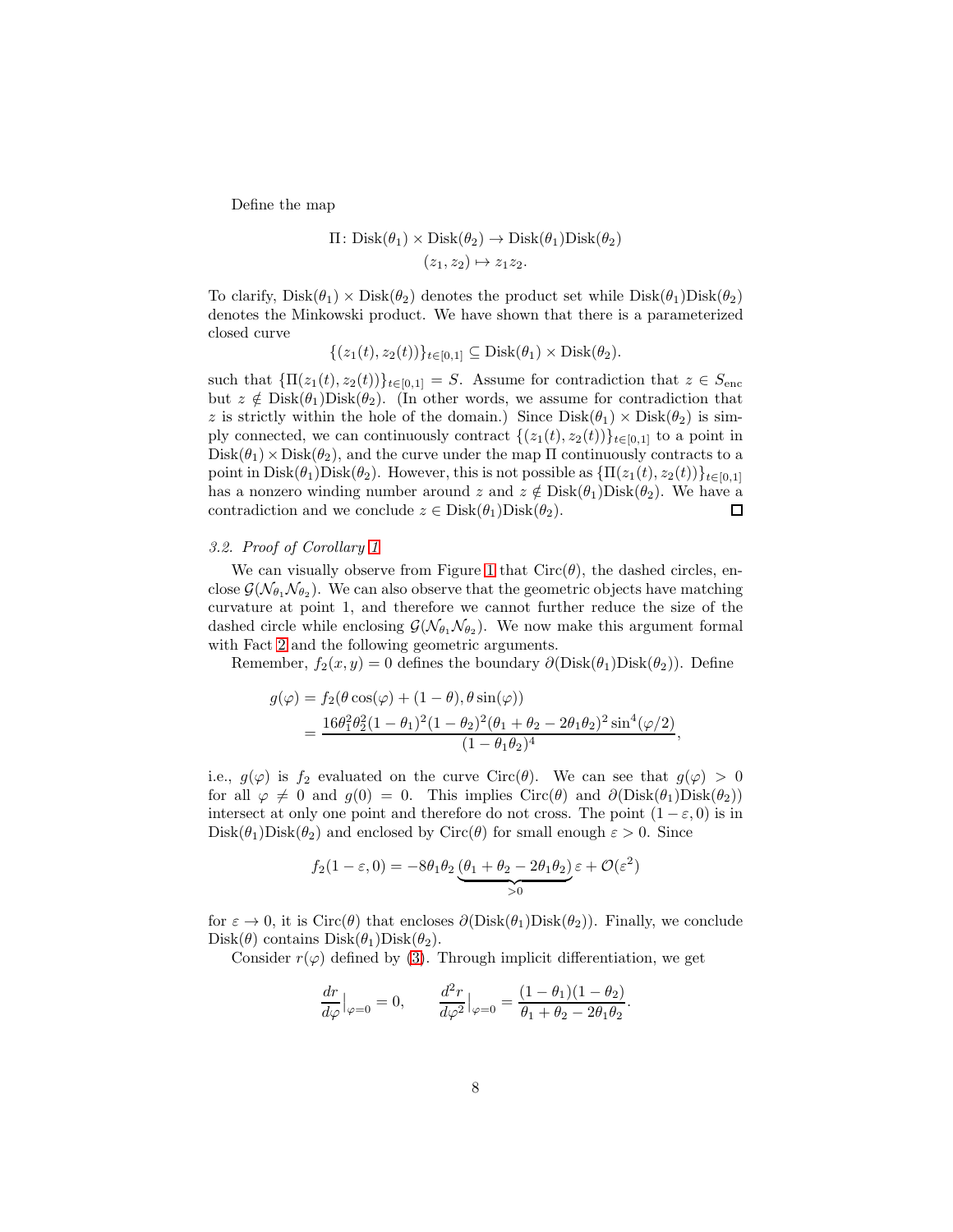Using [\(1\)](#page-3-1), the curvature of  $r(\varphi)$  at point 1 (given by  $\varphi = 0$ ) is

$$
\kappa(\varphi)\big|_{\varphi=0} = \frac{r(\varphi)^2 + 2(\frac{dr}{d\varphi})^2 - r(\varphi)\frac{d^2r}{d\varphi^2}}{(r(\varphi)^2 + (\frac{dr}{d\varphi})^2)^{\frac{3}{2}}}\big|_{\varphi=0} = \frac{1-\theta_1\theta_2}{\theta_1+\theta_2-2\theta_1\theta_2} = \frac{1}{\theta}.
$$

This implies any circle through 1 symmetric about the real axis containing  $r(\varphi)$ must have radius at least  $\theta$ .  $\Box$ 

# <span id="page-8-0"></span>4. Tight characterization of Davis–Yin splitting

Consider the monotone inclusion problem

$$
\text{find}_{x \in \mathcal{H}} \quad 0 \in (A + B + C)x,
$$

where A and B are maximal monotone and C is  $\beta$ -cocoercive. Davis and Yin [\[8\]](#page-13-4) proposed

$$
T_{\gamma}(A, B, C) = I - J_{\gamma B} + J_{\gamma A} (2J_{\gamma B} - I - \gamma C J_{\gamma B}),
$$

which we call the *Davis–Yin splitting* (DYS). Define the class of DYS operators as

 $\mathcal{T}_{\beta,\gamma} = \{T_{\gamma}(A,B,C) | A,B \in \mathcal{M}, C \in \mathcal{C}_{\beta}\}.$ 

Davis and Yin showed that the DYS operators of  $\mathcal{T}_{\beta,\gamma}$  are  $\frac{2\beta}{4\beta-\gamma}$ -averaged.

<span id="page-8-2"></span>**Fact 3** (Proposition 2.1 of [\[8](#page-13-4)]). Let  $\gamma \in (0, 2\beta)$ . Then



We show that this characterization is tight in the following sense.

<span id="page-8-3"></span>**Theorem 2.** Let  $\gamma \in (0, 2\beta)$ . Then



<span id="page-8-1"></span>Corollary 2. The averagedness parameter of Fact [3](#page-8-2) is tight in the sense that it cannot be improved without further assumptions.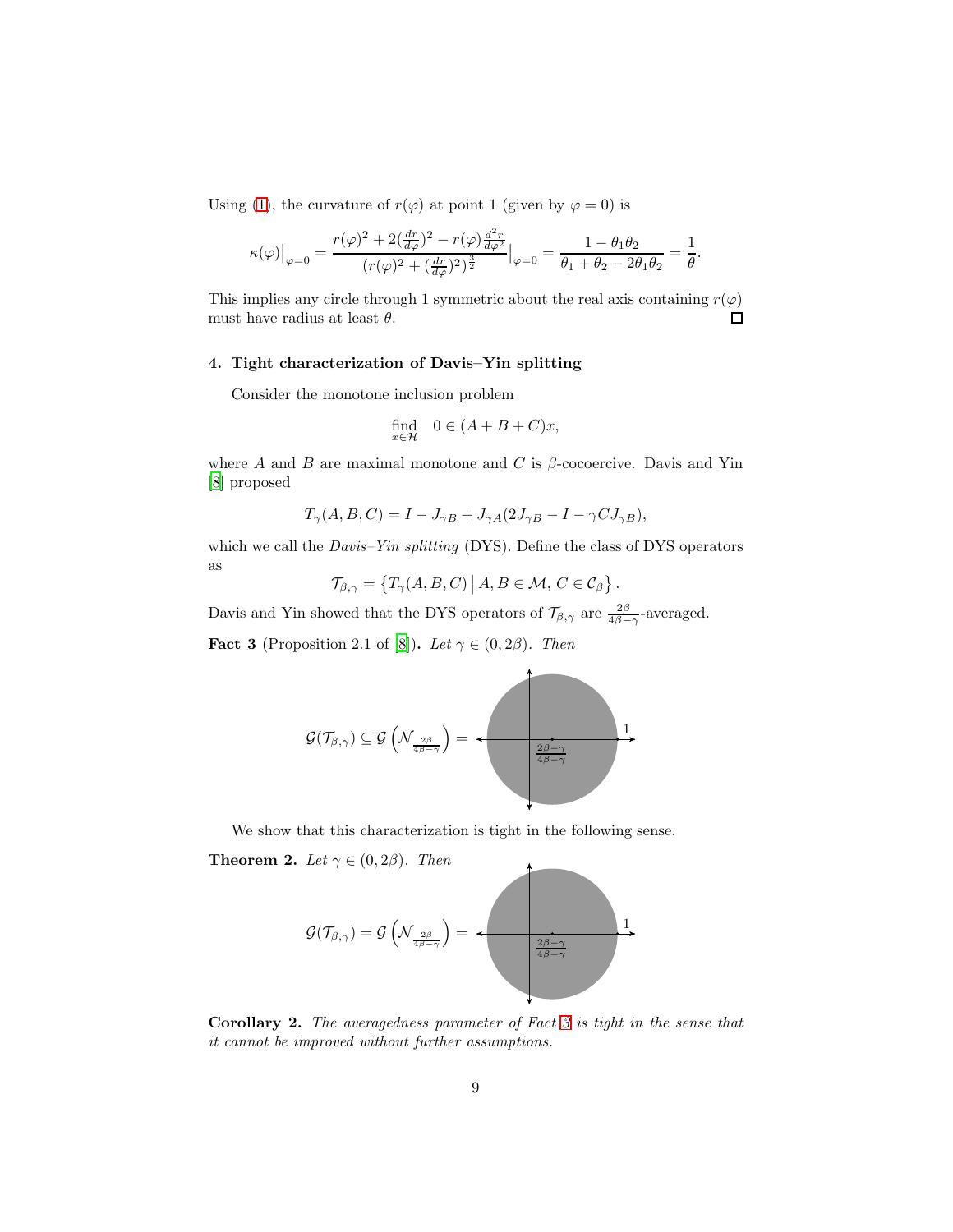# 4.1. Proof of Theorem [2](#page-8-3)

Since  $\mathcal{G}(\mathcal{T}_{\beta,\gamma}) \subseteq \text{Disk}\left(\frac{2\beta}{4\beta-\gamma}\right)$  by Fact [3,](#page-8-2) we show  $\text{Disk}\left(\frac{2\beta}{4\beta-\gamma}\right) \subseteq \mathcal{G}(\mathcal{T}_{\beta,\gamma}).$ Define the set

$$
S_{\beta,\gamma} = \left\{1 - z_2 + z_1(2z_2 - 1 - \gamma z_3 z_2) \,|\, z_1, z_2 \in \text{Disk}(1/2), \, z_3 \in \frac{1}{\beta} \text{Disk}(1/2)\right\}.
$$

The proof is completed in three steps. In Step 1, we show  $S_{\beta,\gamma} \subseteq \mathcal{G}(\mathcal{T}_{\beta,\gamma})$  by appealing to results about the SRG. In Step 2, we show Circ  $\left(\frac{2\beta}{4\beta-\gamma}\right) \subseteq S_{\beta,\gamma}$ with geometric arguments. In Step 3, we strengthen the result of Step 2 to Disk  $\left(\frac{2\beta}{4\beta-\gamma}\right) \subseteq S_{\beta,\gamma}$  using a topological argument.

Step 1. By Lemma 3.2, Proposition 3.3, and Theorems 4.2 and 4.3 of [\[9\]](#page-13-5), we can identify  $z_1, z_2 \in \text{Disk}(1/2)$  with resolvents of maximal monotone operators on  $\mathbb{R}^2$  and  $z_3 \in \frac{1}{\beta}$ Disk $(1/2)$  with a  $\beta$ -cocoercive operator on  $\mathbb{R}^2$ . Therefore,  $S_{\beta,\gamma}$ represents the SRGs of operators in  $\mathcal{T}_{\beta,\gamma}$ , and we conclude  $S_{\beta,\gamma} \subseteq \mathcal{G}(\mathcal{T}_{\beta,\gamma})$ .

Step 2. Define

$$
R_{\beta,\gamma} = \left\{1 - z_2 + z_1(2z_2 - 1 - \gamma z_3 z_2)\middle| z_1 = z_2 \in \text{Disk}(1/2), z_3 \in \frac{1}{\beta} \text{Disk}(1/2)\right\}.
$$

Clearly  $R_{\beta,\gamma} \subseteq S_{\beta,\gamma}$ . We show

$$
\text{Circ}\left(\frac{2\beta}{4\beta-\gamma}\right) \subseteq R_{\beta,\gamma}.
$$

Let  $A_1 = z_1 = z_2 = \cos(\theta)e^{i\theta} \in \text{Circ}(1/2)$ .



With direct calculations, we have

$$
A_2 = 2z_1z_2 - z_1 - z_2 + 1 = \cos(2\theta)e^{2\theta i} \in \text{Circ}(1/2)
$$

and

$$
A_3 = \frac{\gamma}{\beta} z_1 z_2 = \frac{\gamma}{\beta} \cos^2(\theta) e^{2\theta i}.
$$

Define  $O_1 = \frac{A_3}{2}$ . Figure [2](#page-11-0) illustrates the following construction. Define point  $P = \frac{2\beta - \gamma}{4\beta - \gamma}$  as the center of the circle Circ  $\left(\frac{2\beta}{4\beta - \gamma}\right)$ . Let  $O_2 = A_2 - \frac{A_3}{2} = A_2 - O_1$ be the center of the disk  $A_2 - A_3$ Disk $(1/2)$ . Let B be the point farthest from P in the disk  $A_2 - A_3 \text{Disk}(1/2)$ .  $(B \in R_{\beta,\gamma} \text{ since } A_2 - A_3 \text{Disk}(1/2) \subseteq R_{\beta,\gamma}$ . Then  $P$ ,  $O_2$ , and  $B$  are collinear. We have

$$
\overline{O_2B} = \frac{\gamma}{2\beta} \cos^2(\theta).
$$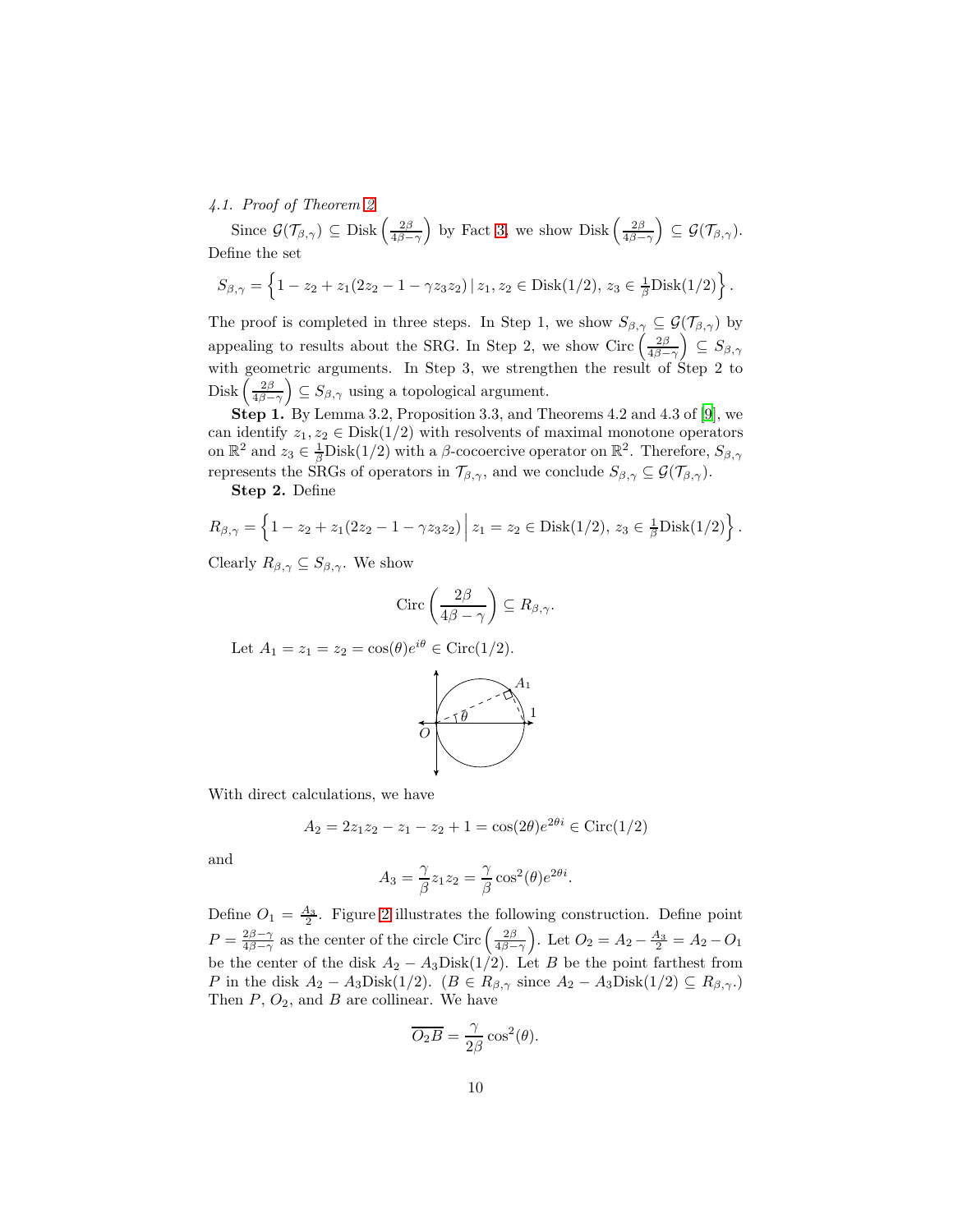Using the cosine rule, we have

$$
\overline{PO_2}^2 = \overline{O_2O}^2 + \overline{OP}^2 - 2\overline{O_2O} \cdot \overline{OP} \cos(2\theta)
$$
  
=  $(\cos(2\theta) - \frac{\gamma}{2\beta} \cos^2(\theta))^2 + (\frac{2\beta - \gamma}{4\beta - \gamma})^2 - 2(\cos(2\theta) - \frac{\gamma}{2\beta} \cos^2(\theta))(\frac{2\beta - \gamma}{4\beta - \gamma}) \cos(2\theta)$   
=  $\left(\frac{\gamma}{2\beta} \cos^2(\theta) - \frac{2\beta}{4\beta - \gamma}\right)^2$ .

Since  $P$ ,  $O_2$ , and  $B$  are collinear, we have

$$
\overline{PB} = \overline{PO_2} + \overline{O_2B} = \frac{2\beta}{4\beta - \gamma}.
$$

Therefore,  $B \in \text{Circ}\left(\frac{2\beta}{4\beta-\gamma}\right)$ .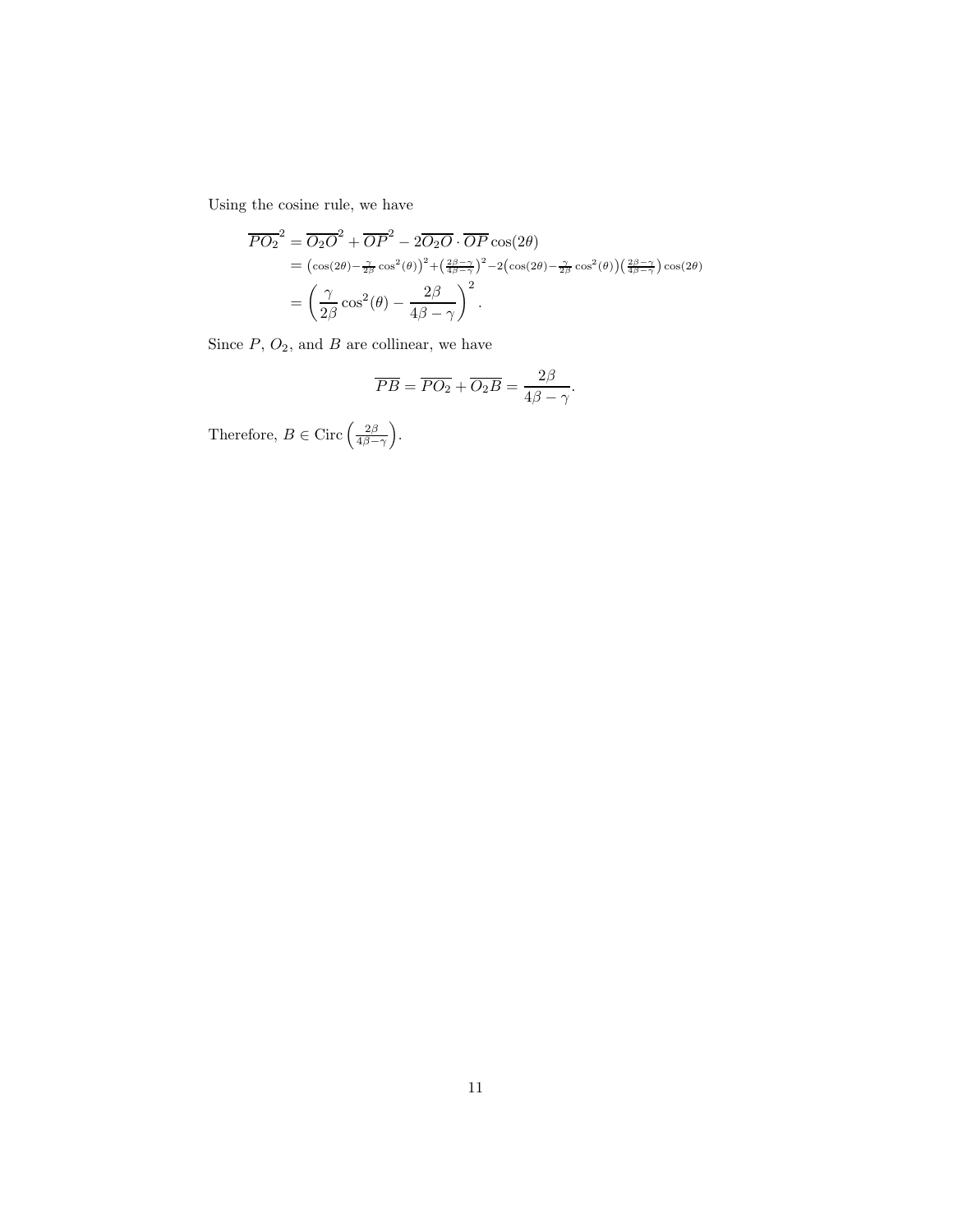<span id="page-11-0"></span>

Figure 2: The first geometric construction of Step 2. The shaded region is a subset of  $R_{\beta,\gamma}$ by construction.

Figure [3](#page-12-3) illustrates the following construction. The trajectory of  $O_2 =$  $(\cos(2\theta) - \frac{\gamma}{2\beta} \cos^2(\theta))e^{2\theta i}$  as a function of  $\theta$  is a closed curve within Circ  $\left(\frac{2\beta}{4\beta-\gamma}\right)$ . Since  $0 < 1 - \frac{2\beta}{4\beta - \gamma} < 1 - \frac{\gamma}{2\beta}$ , the curve strictly encloses P. As  $\theta$  traverses  $[-\pi/2, \pi/2], O_2$  traverses the inner curve and B traverses all of Circ  $\left(\frac{2\beta}{4\beta-\gamma}\right)$ . Therefore, we conclude Circ  $\left(\frac{2\beta}{4\beta-\gamma}\right) \subseteq S_{\beta,\gamma}$ .

Step 3. Define the map

$$
\Pi: \text{Disk}(1/2) \times \text{Disk}(1/2) \times \frac{1}{\beta} \text{Disk}(1/2) \to S_{\beta,\gamma}
$$
  

$$
(z_1, z_2, z_3) \mapsto 1 - z_2 + z_1(2z_2 - 1 - \gamma z_3 z_2).
$$

Consider any z strictly enclosed within Circ  $\left(\frac{2\beta}{4\beta-\gamma}\right)$ , and assume for contradic-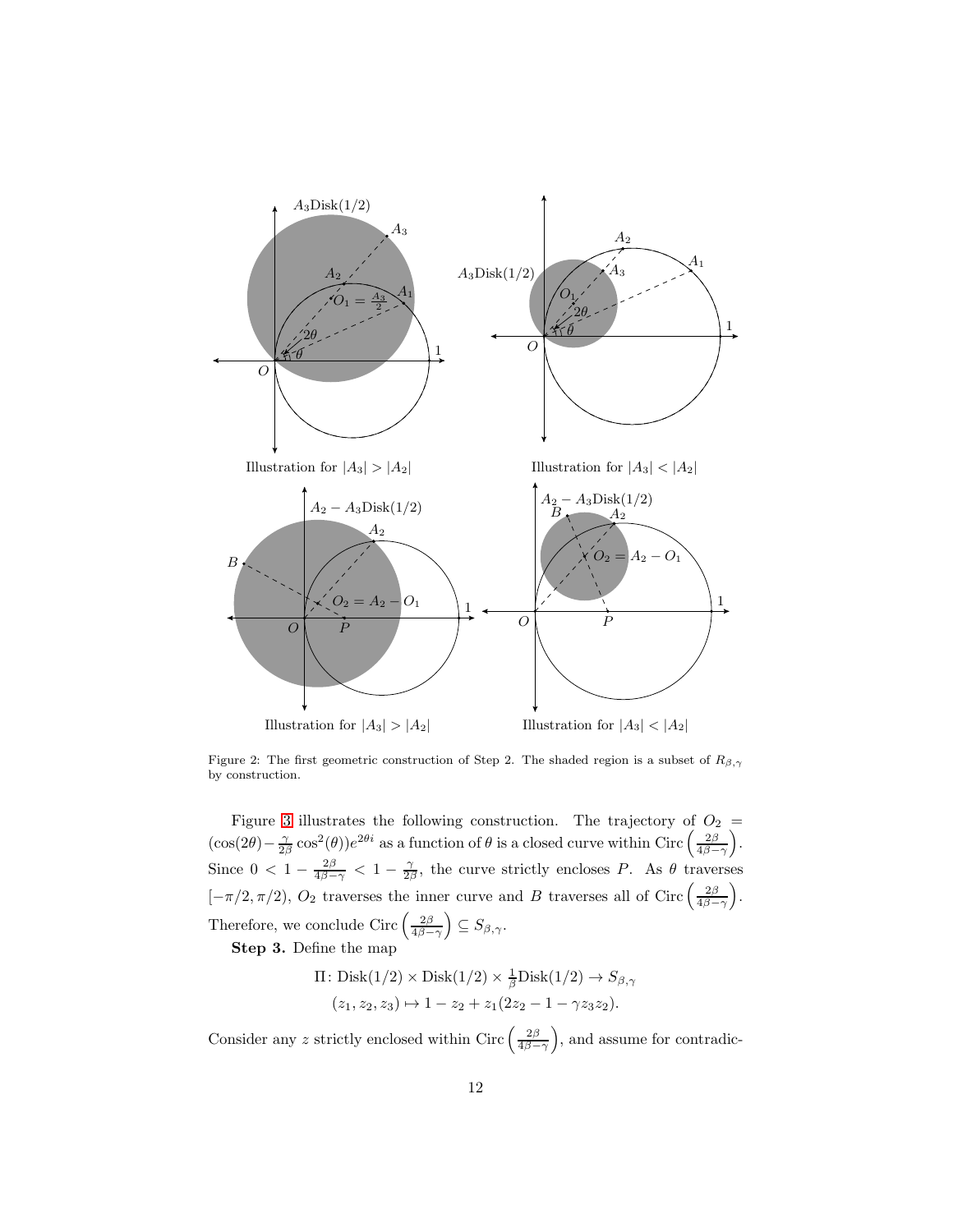<span id="page-12-3"></span>

Figure 3: The second geometric construction of Step 2.

tion that  $z \notin S_{\beta,\gamma}$ . We have shown that there is a closed curve

$$
\{\eta(t)\}_{t\in[0,1]}\subseteq\text{Disk}(1/2)\times\text{Disk}(1/2)\times\frac{1}{\beta}\text{Disk}(1/2)
$$

such that  $\{\Pi(\eta(t))\}_{t\in[0,1]}$  is Circ  $\left(\frac{2\beta}{4\beta-\gamma}\right)$ . The closed curve  $\{\Pi(\eta(t))\}_{t\in[0,1]}$ strictly encloses z. Since  $Dist(1/2) \times Dist(1/2) \times \frac{1}{\beta}Dist(1/2)$  is simply connected, we can continuously contract  $\{\eta(t)\}_{t\in[0,1]}$  to a point in Disk $(1/2)\times$ Disk(1/2)  $\times \frac{1}{\beta}$ Disk(1/2), and  $\{\Pi(\eta(t))\}_{t\in[0,1]}$  continuously contracts to a point in  $S_{\beta,\gamma}$ . However, this is not possible as  ${\Pi(\eta(t))}_{t\in[0,1]}$  has a nonzero winding number around z and  $z \notin S_{\beta,\gamma}$ . We have a contradiction and we conclude  $z \in S_{\beta,\gamma}$  and  $\text{Disk}\left(\frac{2\beta}{4\beta-\gamma}\right) \subseteq S_{\beta,\gamma}.$  $\square$ 

# Acknowledgments

This work was supported by NSF DMS-1720237 and ONR N000141712162.

# References

- <span id="page-12-0"></span>[1] W. R. Mann, Mean value methods in iteration, Proceedings of the American Mathematical Society 4 (3) (1953) 506–510.
- <span id="page-12-1"></span>[2] M. A. Krasnosel'skii, Two comments on the method of successive approximations, Uspekhi Matematicheskikh Nauk 10 (1955) 123–127.
- <span id="page-12-2"></span>[3] J. Bailion, R. Bruck, S. Reich, On the asymptotic behavior of nonexpansive mappings and semigroups in Banach spaces (1978).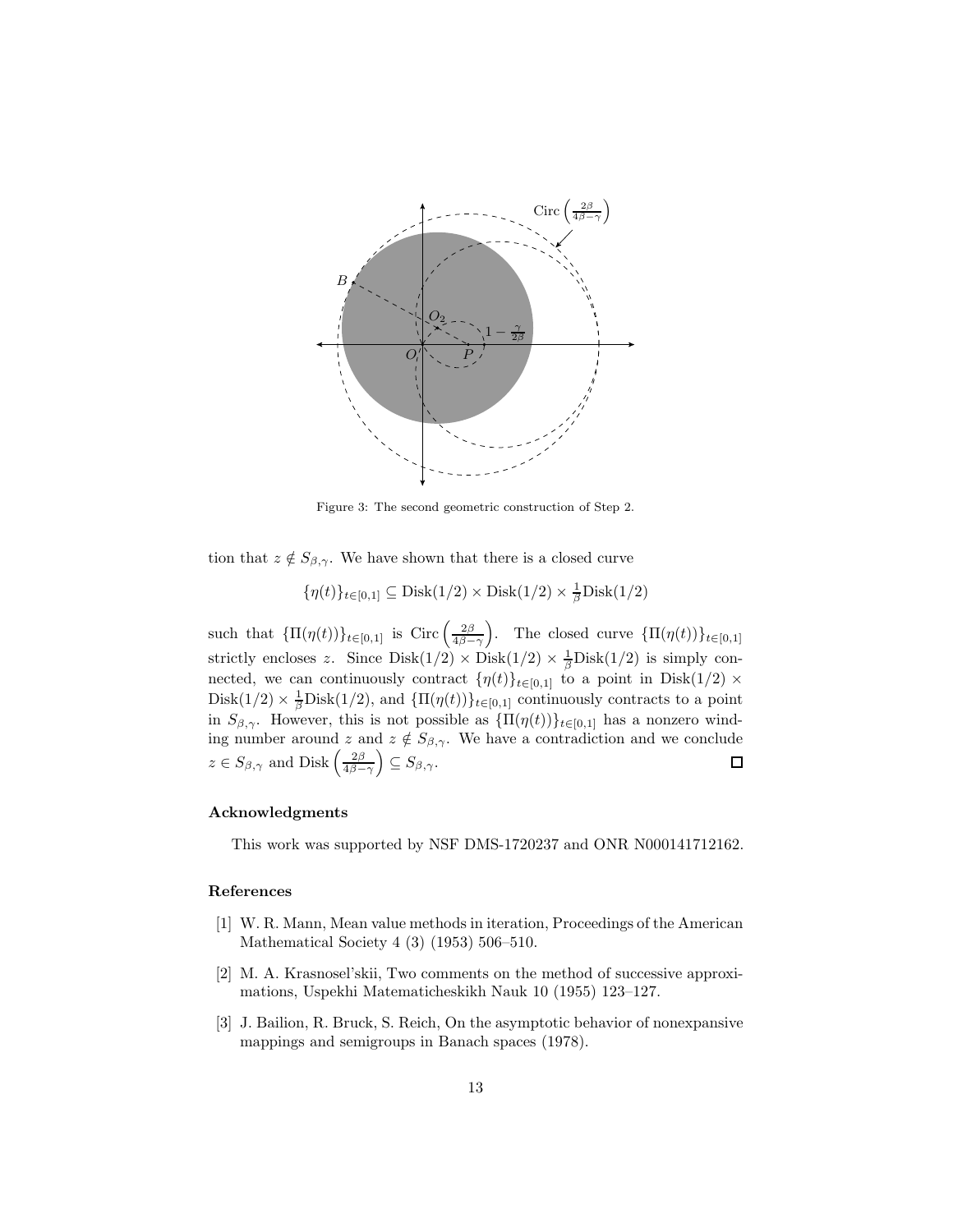- <span id="page-13-0"></span>[4] P. L. Combettes, Solving monotone inclusions via compositions of nonexpansive averaged operators, Optimization 53 (5–6) (2004) 475–504.
- <span id="page-13-1"></span>[5] N. Ogura, I. Yamada, Non-strictly convex minimization over the fixed point set of an asymptotically shrinking nonexpansive mapping, Numerical Functional Analysis and Optimization 23 (1–2) (2002) 113–137.
- <span id="page-13-2"></span>[6] P. L. Combettes, I. Yamada, Compositions and convex combinations of averaged nonexpansive operators, Journal of Mathematical Analysis and Applications 425 (1) (2015) 55–70.
- <span id="page-13-3"></span>[7] H. H. Bauschke, P. L. Combettes, Convex Analysis and Monotone Operator Theory in Hilbert Spaces, 2nd Edition, Springer-Verlag, 2017.
- <span id="page-13-4"></span>[8] D. Davis, W. Yin, A three-operator splitting scheme and its optimization applications, Set-Valued and Variational Analysis 25 (4) (2017) 829–858.
- <span id="page-13-5"></span>[9] E. K. Ryu, R. Hannah, W. Yin, Scaled relative graph: Nonexpansive operators via 2D Euclidean geometry, arXiv preprint arXiv:1902.09788 (2019).
- <span id="page-13-6"></span>[10] J. Eckstein, Splitting methods for monotone operators with applications to parallel optimization, Ph.D. thesis, MIT (1989).
- <span id="page-13-7"></span>[11] J. Eckstein, D. P. Bertsekas, On the Douglas–Rachford splitting method and the proximal point algorithm for maximal monotone operators, Mathematical Programming 55 (1–3) (1992).
- <span id="page-13-8"></span>[12] P. Giselsson, S. Boyd, Linear convergence and metric selection for Douglas– Rachford splitting and ADMM, IEEE Transactions on Automatic Control 62 (2) (2017) 532–544.
- <span id="page-13-9"></span>[13] P. Giselsson, Lunds universitet, lecture notes: Large-scale convex optimization, <http://www.control.lth.se/education/doctorate-program/large-scale-convex-optimization/> Last visited on 2018/12/01", (2015).
- <span id="page-13-10"></span>[14] G. Banjac, P. J. Goulart, Tight global linear convergence rate bounds for operator splitting methods, IEEE Transactions on Automatic Control 63 (12) (2018) 4126–4139.
- <span id="page-13-11"></span>[15] P. Giselsson, W. M. Moursi, On compositions of special cases of Lipschitz continuous operators, arXiv preprint arXiv:1912.13165 (2019).
- <span id="page-13-12"></span>[16] I. Gargantini, P. Henrici, Circular arithmetic and the determination of polynomial zeros, Numerische Mathematik 18 (4) (1971) 305–320.
- <span id="page-13-13"></span>[17] M. Hauenschild, Arithmetiken für komplexe kreise, Computing 13 (3) (1974) 299–312.
- <span id="page-13-14"></span>[18] M. Hauenschild, Extended circular arithmetic, problems and results, in: Interval Mathematics, Academic Press, New York, 1980, p. 367376.